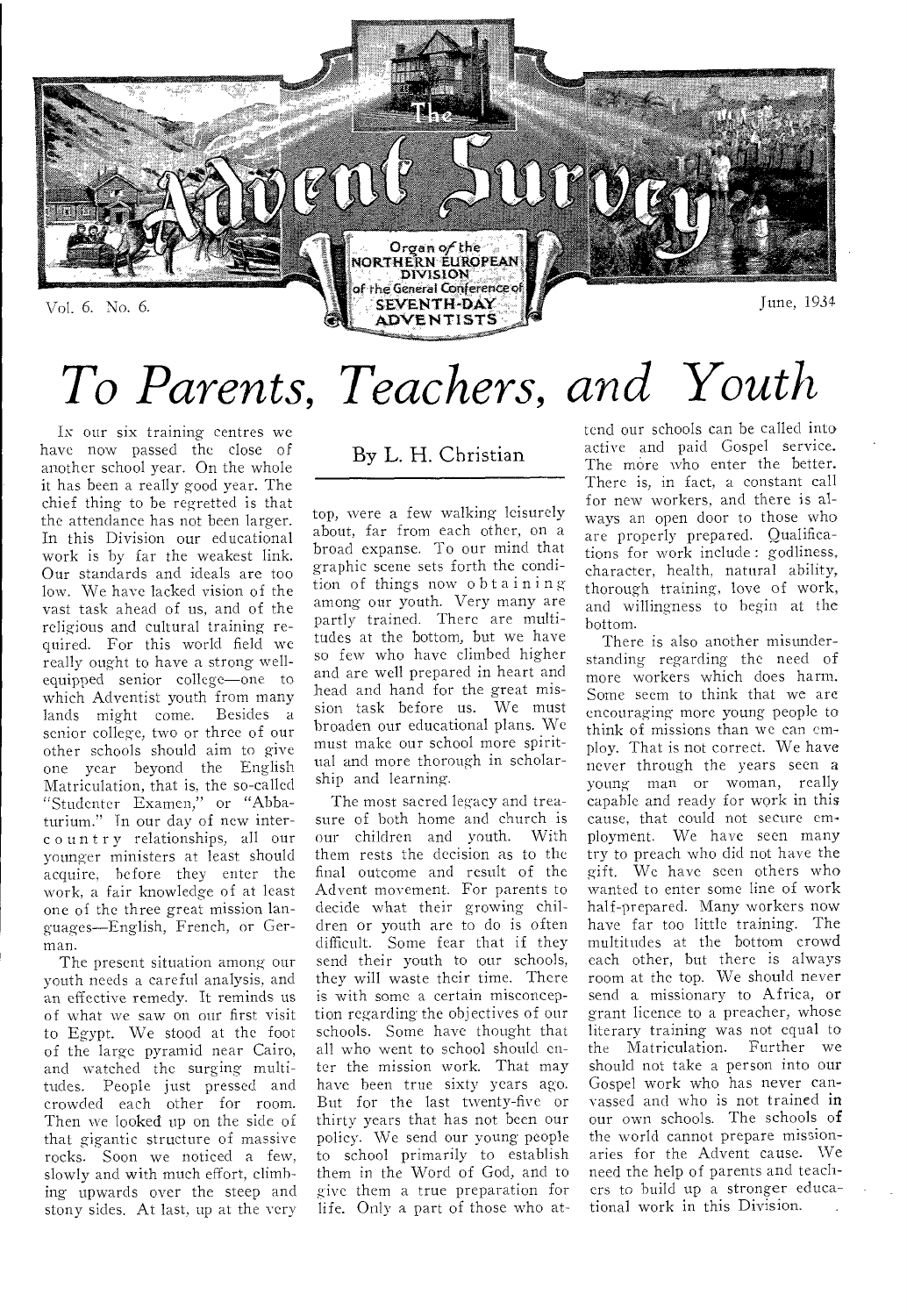

*Toivonlinna Misrion School and Summer Sanitarium, Finland.* 

# *In the East Nordic Union*

#### BY G. A. LINDSAY

NINETEEN hundred and' thirtythree was a good year in our field. With the various reports from the conferences and institutions in the East Nordic Union before us, and surveying the results achieved we are led reverently and gratefully to exclaim, "Not unto us, 0 Lord, not unto us, but unto Thy name give glory, for Thy mercy, and for Thy truth's sake."

The East Nordic Union, comprising Sweden and Finland, was formerly part of the large Scandinavian Union which was divided into two unions on July 1, 1931. At that time we began with a membership of 3,644. Now after two years and a half we are happy to report that we have 4,353 members in our field, a net gain of 709 souls. Although the four conferences are able to employ only twelve ordained ministers, ten licentiates, and a number of Bibleworkers, to care for their membership in ninety-two churches we are giving ourselves strongly to evangelism. The conference presidents lead out in this endeavour by each running a large city effort in addition to their administrative work. These examples encourage both evangelists and churches throughout the field. Many local church leaders have said, "We gladly do without visits from the conference president and other conference workers when we know that they are busily engaged in evangelistic efforts, preaching the Advent message to new ears."

Evidence of the blessing of God

on our efforts in evangelism is best seen in some of the results. At the close of last winter's evangelistic campaign, two conference presidents baptized twenty-six and twenty-seven souls respectively from their own efforts. One evangelist brought in sixty-six and another, without even the assistance of a Bible-worker, brought in and baptized forty-six. Two others passed the thirty mark. This winter's efforts we believe also will bring a good harvest. There are real revivals on in several places.

The home missionary department and the laymen's movement has brought a splendid reinforcement to our small force of workers. We are happy to have it recorded that sixty-eight souls were brought to Christ and to church membership during the past year through the efforts of the laymen's movement. Several *interesting* experiences from the work that the laybrethren are doing could well be cited, but we will make mention only of one. In one church where there was also an active outpost, both the church elder and the

leader for the outpost began to conduct cottage meetings. After a couple of months the work became too big for these brethren. A real spiritual awakening had come through these efforts and the Union home missionary secretary was sent there for a few weeks. At the close of that time thirteen souls were baptized. Later on we were glad to go back and baptize five more, and now as I write this, a message has come asking us to arrange a third baptism in that place.

Our constituency love foreign missions. This was well demonstrated in the Harvest Ingathering Campaign last year. We went well beyond the goal that had been apportioned to us and have now consented to take a higher goal for this year's campaign.

During the summer months of 1933 we launched two new projects —a summer sanitarium at each of our new missionary seminaries. Both proved to be real successes. Dr.  $\hat{V}$ . Sucksdorff, the medical secretary of the Union, has written a short report of the work at Toivonlinna, where he served as medical director. We are very glad to have these summer sanitariums. Beside promoting the medical work in our field, they bring us great help in financing our schools. We are also able in this way to give employment to about fourscore young people during the vacation months.

In each of the schools there are about 100 students enrolled. For this we are truly thankful, when times are so hard and it is so difficult for many parents to provide an advanced education for their sons and daughters. Quite a number are earning a large share of the fees by working at the schools.

We solicit the earnest prayers of the ADVENT SURVEY family for the continued blessing of God on the East Nordic Union.

### *Summer Sanitarium in Finland*

#### BY WILHELM SUCKSDORFF

THE medical phase of our work has until quite recently been very weakly represented in Finland, compared with Sweden, Norway, and Denmark. The Physical Institute in Helsingfors has been our

only institution along this line. It was, therefore, with great joy that we last spring hailed the opening of a summer sanitarium at Toivonlinna Mission School, near Abo, Finland. Many wondered how we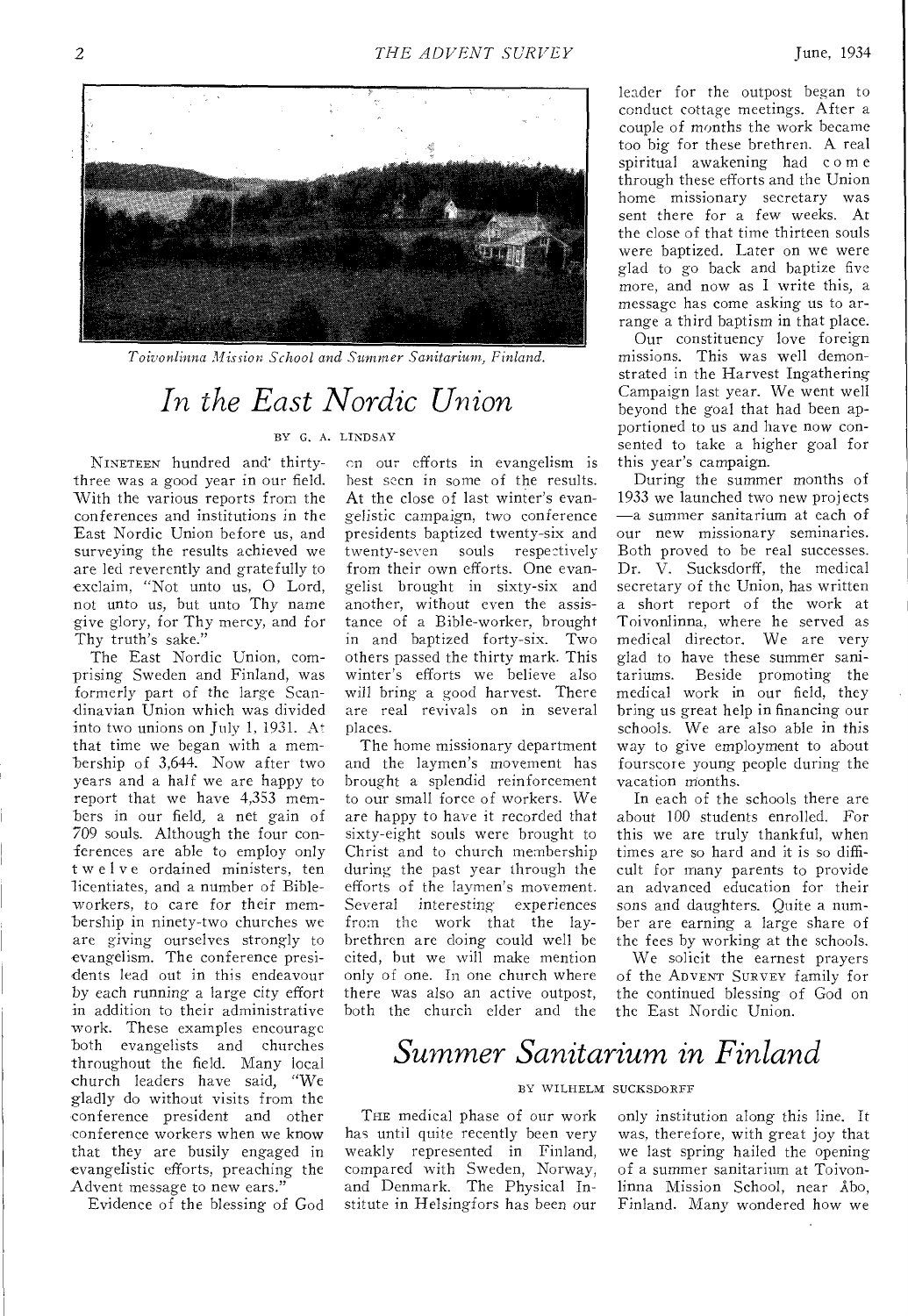would succeed. Let us state right here that our best expectations were surpassed. One week after we had sent out our booklets, picturing and explaining the sanitarium, every room was booked for the month of July, and although we rented every available room within a radius of nearly a mile, we had to turn away about 300 applications. During the month of July we had as many as eighty patients. During the season a total of 225 patients came for treatments.

It was gratifying to learn how pleased the patients were with the sanitarium. One lady from Abo had to move because her room was already rented out again,and she had stayed the full time arranged for. She said, however, that she would not leave but would put up with anything if only she could remain at Toivonlinna. She had to spend one night with the girls in the rooms used for the staff. When the. matron next morning was able to arrange a better place for her, she said : "I knew that you wouldn't make me leave. I knew you would arrange something for me."

Many patients remarked that the spirit in Toivonlinna was so different from what they were used to finding in similar institutions in the world. A countess, who has visited our sanitariums in other countries, said : "You Adventists, wherever you are, are so different from other people."

The clear evidence that the patients **were** satisfied at Toivonlinna is revealed in the fact that all the **rooms in** our own buildings were already booked for the coming **season** from June 15th to **August** 1st long before the new year.<br>The

purpose of Toivonlinna Summer Sanitarium is not only to be of financial assistance to the school, but foremost to witness for the truth to a class of people who most likely never would attend our public meetings. Sabbath after Sabbath these people received a living testimony to the **fourth** commandment. One must **give** them credit for being very considerate and sympathetic toward our Sabbath-keeping. Many dressed specially for Sabbath, and some regularly attended the Sabbath-school.

The object of our sanitariums and health resorts is also to teach the people about the principles of healthful living. It was really encouraging to see how well the patients took to the vegetarian diet. Some were so satisfied with our health coffee that they took a supply home.

My deep conviction is that we gained many friends to the Advent cause by our summer sanitarium. We earnestly pray that God may continually bless our efforts to strengthen the medical work in this field, for without Him all our efforts are in vain.

### *The Printed Message in the East Nordic Union*

#### BY R. W. ENGSTROM

SWEDEN and Finland, the countries comprising the East Nordic Union, are nations of book-lovers. There is a profusion of literature, even in the smallest bookstalls and newspaper booths. Finland reads more books proportionally than any other country in all Europe, according to statistics. In Helsingfors is found the largest bookstore in Europe, consisting **of several**  storeys and occupying **a large** portion **of a** city block.

Sweden also prints an almost unbelievable number of books. Hard times have apparently not affected this output. People in general buy more books than ever. One publishing house said recently : "The interest of the people seems to be stimulated by these depression times."

Buying and reading books has become a fixed habit, and thus the way is prepared for the Advent literature ministry. As we see people "taking refuge **in** books" now **more** than ever, **we** are indeed happy for the **privilege** of placing in their hands those books which point them to the only real Refuge from the coming storm.

During the height of the depression some colporteurs feared that hard times would make canvassing too difficult, but those who bravely stuck to their post **showed** such encouraging results that **others** were **enheartenecl,** and a large upswing has come during the past months. Our **last** monthly report is the largest in three years for the corresponding **month.** During 1933 we had an average of sixty-four colporteurs in the field. Our total sales amounted to \$50,200. We expect a marked increase over **these**  figures in 1934. The economic outlook has brightened somewhat, and the rapid march of world events has rivetted the attention of all thinking people on the coming things and their import. The uncertain message of the religious press in general has not satisfied them, and the fields are ready for the truth-filled books of the last message.

From different parts come reports of souls finding the light of truth through the printed page during the past twelve months. From near the Arctic Circle a peasant writes to one of our student-colporteurs telling how he has accepted the message. From Southern Sweden a young man is baptized as a result of a book purchased **a** short time before. **On an island** of the west coast, we **hear of** three deciding to obey God after reading the message of the colporteur. **Far** off in Eastern Finland **a** larger group is reported as keeping the Sabbath through books sold by the literature evangelist. And so it goes. A short time ago we visited **one of** the large theological seminaries of Sweden. While **being** shown through their reading **room,** one of the students remarked to us : "Here we have all the different religious journals —excepting those of the Adventists. We should like to see **your magazine** here also." People **everywhere are** examining the literature of **to-day,** looking for a timely **message.** Many of them will surely rejoice when the "certain sound" of the Advent hope comes to them, and we are happy to have a part in the **giving-** of God's message through **the** printed **page in the East** Nordic Union.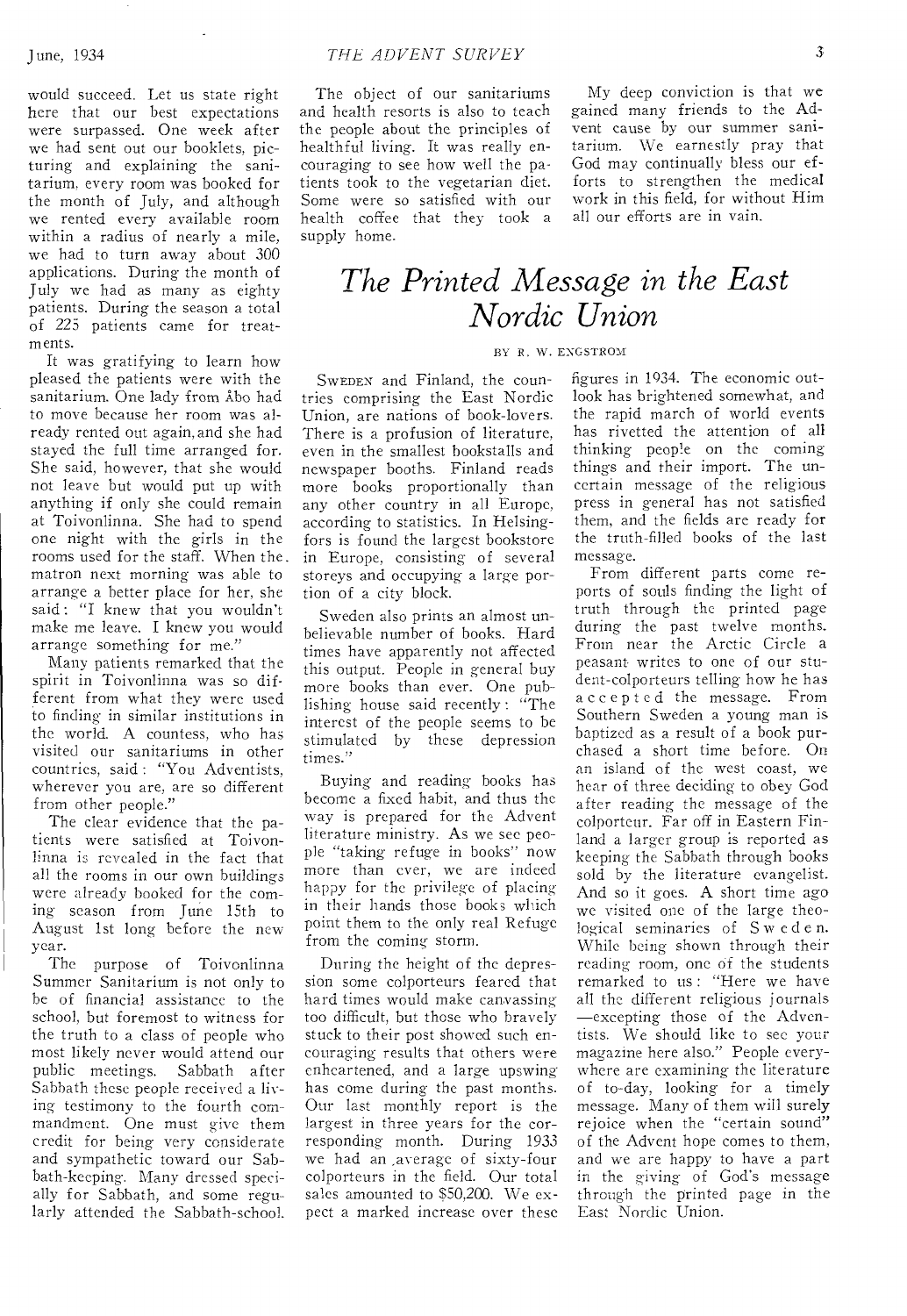### *The Missionary's Health*

BY *C.* E. NELSON, M.D., F.R.C.S.

Goon health ranks near to godliness as one of the greatest assets of a missionary. It should be regarded as a sacred possession and be carefully guarded.

For a number of years it has been the policy cf the General Conference that every appointee for the mission field should have a careful physical examination to see if he is physically able to withstand the hardships of the field to which he is called to go. The missionary is given instruction as to the special climatic conditions of his chosen field and certain general suggestions relative to what will be needed along the lines of clothing and so forth.

The territory of the Northern European Division extends from the Arctic Circle to the Equator. Naturally, the conditions are so different that instruction suitable for one field will not apply to another. In one section it is necessary to wear the skins of animals, and very warm clothing, whereas in the tropics sun helmets and light clothing are required.

Again, the food of the Arctic regions is different from that in the tropics. In both instances, however, it is very important to ensure a liberal supply of vitamins and mineral salts, and to be sure that the food is well balanced on the alkaline side, otherwise the body will surely suffer. It is of the greatest importance that our missionaries have a good working knowledge of the vitamin content of the food on which they live in order to be sure that they are getting a liberal supply of them all.

In recent years it has definitely been proved that most cases of pyorrhoea and decaying teeth, as well as the lowered resistance toward infections of the respiratory and the gastro-intestinal tracts, are due to dietetic deficiencies. Many of our missionaries returning on furlough are found to have bad teeth, and often have rheumatic conditions as a result. If greater attention were paid to the diet and a liberal supply of vitamins and

mineral salts ensured, much of this could be avoided.

We do not appreciate as we should the instruction given us by the servant of the Lord along the lines of diet and health. For ex amp 1 e, the statement, "The disease and suffering that everywhere prevail are largely due to popular errors in diet" *(Ministry of Heating,* page 295), although given many years ago, was stated in nearly identical words by Sir Robert McCarrison in his report before the Royal College of Surgeons, London, on the results of his extensive experiments on animals and the relation of disease to diet in India. He demonstrated conclusively that a faulty diet is responsible for many common diseases, especially those due to infection. He also stated that "many of the diseases to which man is erroneously supposed to be heir" are the result of faulty diet.

It has also been the policy of the General Conference that every missionary be vaccinated against smallpox and inoculated with antityphoid vaccine before leaving the homeland. In a few instances missionaries have gone out without this necessary protection, and some have actually lost their lives; others have spent many weeks battling for their lives against raging fever—all of which could have been avoided by carrying out these most valuable lines of preventive treatment. One has only to think of the difference in incidence of typhoid fever during the Spanish-American War or the Boer War and the World War properly to appreciate the real value of preventive typhoid inoculation. During the World War typhoid was hardly known, whereas the other wars show the casualties to be heavier from fever than from gunshot wounds.

I think there are very few who are not convinced of the real value of smallpox vaccination. Recently, however, I met one of our missionaries who did not believe in any kind of vaccination (a matter of sheer ignorance of the principles of immunity). No missionary should ever be passed for mission work without first thorough vaccination and inoculation. In sections where typhoid is prevalent it is advisable to be inoculated once a year, preferably with vaccine made from the particular strain of typhoid or para-typhoid germ present in the section where one lives. There are several strains of typhoid and the surest immunity is derived by using vaccine made from typhoid germs obtained in that section of the world where one is located.

Malaria, dysentery, and other intestinal parasites are probably the greatest source of danger to the health of our missionaries in tropical climates. The dangers of malaria are generally more appreciated than those of the intestinal parasites. Having spent seven years in the tropics of Central America (Panama and Nicaragua), I have had the opportunity of seeing many of our missionaries whose health had been wrecked by this disease, and many of whom had to return home because they did not understand how to prevent it, nor the necessity for thorough treatment.

In the case of malaria it is very important to continue the treatment for long after fever has disappeared in order to destroy certain resistant forms (gametes) that are in the spleen and in the bloodstream. The use of "Atebrin" may, however, materially shorten the treatment. In the Panama Canal Service every employee was compelled to take quinine from six to eight weeks after an attack of malaria in order to ensure the destruction of the gametes. Any who refused to continue the treatment were dismissed from service and compelled to leave the Canal zone.

Every missionary knows that malaria is transmitted by the bite of a mosquito and that quinine taken regularly when one is in a malarial belt and exposed to the infection is indispensable as a preventive against it. I shall not enter into a discussion of the merits of taking quinine continually while in the tropics, but it is undoubtedly the safest thing to do when one is definitely exposed to mosquito bites in a malarial district. Personally,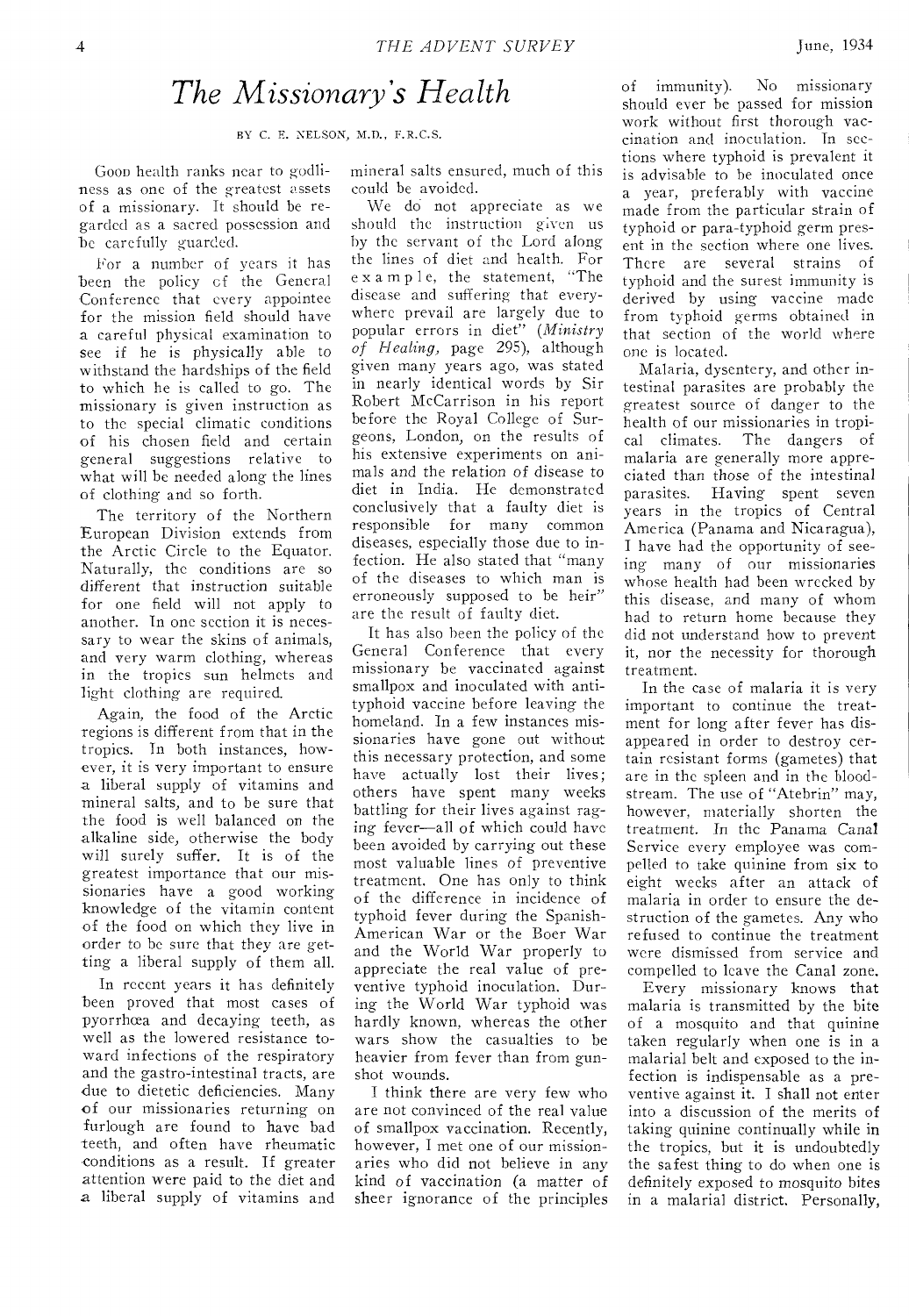I lived inone very badmalarial district for over five years, and never took quinine except when I was out on trips where I could not sleep at home, and never contracted malaria. Our home, however, was thoroughly screened and the bedrooms separately screened, and we slept under mosquito netting as well. Periodically we would burn pyrethrum powder in the house in order to kill off any mosquitoes that might have gained entrance to the house. If I were attending an obstetrical case or some patient where I had to stay in a native hut, I always carried some pyrethrum powder or candles made of pyrethrum flowers to burn to keep mosquitoes away.

Servants, especially if they have quarters in the missionary's house, are a great source of danger as carriers, both of malaria and of intestinal parasites. They should be watched carefully and when ill should be compelled to take treatment until well, in order to prevent spreading the disease to the household. With the introduction of "Atebrin," "Plasmoquine," etc., no doubt the control of malaria will be easier. It is in the transmission of amœba and other intestinal parasites that the natives are especially dangerous. In many sections, no doubt, from fifty to ninety per cent of the natives are carriers of amceba, and as most servants are careless in their habits, they are often responsible for the transmission of amceba.

Not everyone that is infected with amœba has dysentery, but often many of the chronic diseases of the colon, and possibly of the liver as well, are due to the presence of amceba histolytica. There may possibly be an occasional attack of diarrhœa, or even of bloody dysentery, but often these are not present until the health is run down and resistance is lowered. I shall not go into the treatment of amœbiasis or of amoebic dysentery, but will only mention a few of the remedies of proven value. Unquestionably, injection of emetin hydrochloride during the course of acute dysentery acts like a specific, but if not properly carried out it has its dangers, either from its effect upon the heart from overdosing, or because the amceba become

emetin-resistant when insufficient doses are given. Such drugs as stovarsol, yatren, bismuth emetin iodide, etc., have their advocates and all fail in certain cases. One of the newer preparations put out by Eli Lilly & Co. of Indiana, called "Carbarsone," has been of considerable value in a number of

resistant cases I have had to deal with, and might be worthy of a trial. The dose is 0.25 gramme taken twice daily for twelve days.

Every missionary should have suitable books on tropical diseases and become throughly acquainted with those prevalent in the fields where he is located.

# *The West \_N ordic Union Conference*

#### BY L. MUDERSRACH

WE living here in the North can never tire of thanking God because He so early sent the third angel's message to our territory. We can look back upon a very interesting development both of evangelistic efforts and of different institutional enterprises. It makes one very grateful to God when we experience His guiding hand and note how His outstretched arm brings success in one way and another.

During last year over 400 souls were brought into the truth and so at the beginning of 1934 we have 6,167 churchmembers. Among these are many old churchmembers, as our conferences were organized about fifty years ago, and that of course means that a large number of our believers are passing away each year—last year exactly one hundred members died. It is necessary that many new souls be won to make up the loss of those who are mowed down by the sickle of death, not to mention those who by apostasy (131) decrease the church membership.

A large work is being done to win new souls, and the Lord is with us. From Kirkenes and Hammerfest in northern Norway, down to Nakskov in the southernmost part of Denmark, in Iceland and the Faroe Islands, public efforts are now on the point of culmination. The last message of grace is being preached in forty different places, and from nearly every one we receive word that they are having a fine attendance and in spite of much opposition are gaining glorious victories. One of our ministers has sometimes had over one thousand persons present at his meetings, and he is working in quite a small town. It is not only our force

of conference workers who are busy; we find church elders and young self-supporting workers here and there are working hard to win souls, and with a happy heart are able to give some very good reports.

It has been my privilege during the winter to have a public effort here in Oslo. I started in the month of October in a hall located in a part of the town where we have not had an effort before. The hall, which seats about 400 persons, has all the time been full and sometimes many have had to be turned away. There is every reason to believe that we shall see good results from our efforts.

It is also very encouraging to see the development and success of our schools. Conditions at the Norwegian school are such that we need to build a house for the young men. Our enrolment has grown, and we can no longer work under the limited conditions which the school until now has suffered. It is our purpose that our own students shall build this house, which will be eleven by twenty-two metres, with two storeys and a large cellar. In this way quite a large number will get work during the summer and earn part of their school expenses for the next year.

We are also enlarging the Danish school. They have started building a hall which will also be used as a gymnasium. The foundations are being dug, and the workers will need to hurry as the hall must be ready in time for the large Division Summer Council, August 1st to 7th. We are looking forward with great interest to this meeting, and are happy that our Union will have the privilege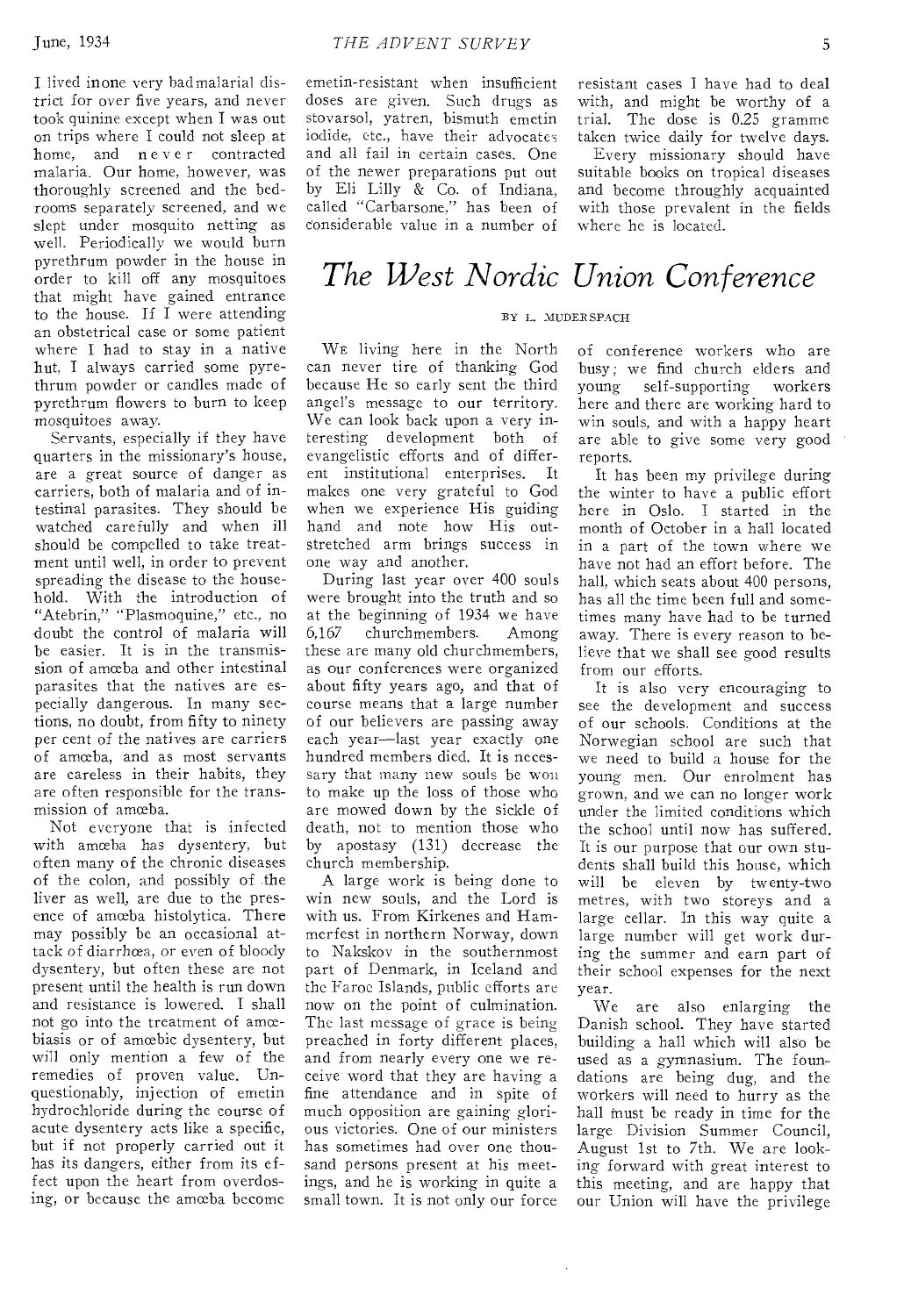of welcoming this first Summer Council, where we expect to see the leading brethren from the whole of the Northern European Division. Our schools are not only increasing their enrolment, but also give more and more employment to the young people, so that they can work their way through school. We have for years been longing for this development, and now that our wish is being fulfilled the parents share our happiness.

One of our church schools has closed, because the children have grown up and have finished the course. There were only two children left, and that was not enough to keep a school going. The other nine church schools are still progressing very well, and prove a blessing to the homes and the churches.

One department of our work which employs much of the best strength in our Union, and which gives work to several hundred young Seventh-Day Adventists, is the medical work centring in<br>Skodsborg Sanitarium. This Sanitarium. branch of our work is still growing, and is made more perfect as time goes on. Our branch in Copenhagen, which we added a little over a year ago, and which needed large changes and improvements, will soon be finished. We hope it will prove to be a powerful push forward in the right direction, and serve as the connecting link between Skodsborg Sanitarium and the capital of Denmark which we have long desired.

Our new surgical department at the sanitarium is in full swing, and a department we have needed for a long time has thus been connected with the institution which for many years has brought healing and blessing to thousands of people in these northern countries.

It is wonderful to us how the Lord has blessed this branch of the work which, according to the *Testimonies,* stands in the same relation to our message as the right arm to the body. Out in beautiful Skodsborg, where Oresund sometimes violently and sometimes gently sends its waves to the shore, was King Frederik VIPs little country palace located, together with other buildings : Villa Rex with the king's dining-room, the

king's servants' quarters, the stables, etc. It was God's purpose that we here should start our medical work. The beginning was small. We first secured the stable; then the servants' quarters; then one little piece of ground after another, together with the buildings located thereon, and at the same time one part after another of our institution was built. Villa Rex was then bought, and with a longing heart we looked south toward the little palace, "Palœet" as it is known, with the beautiful large park, the well-known grotto, and the old shady trees. We wondered if this ever would be ours. We were in great need of the park, as we have inadequate space for so many patients; but for years we have not been able to think of acquiring this property.

To-day it is ours ! "Palceet" together with all the rest. Now we will not make Skodsborg Sanitarium any larger—we must make it better and stronger, but not any bigger. It is the general thought that we now have every requirement for successful operating, and our prayer is, that God may con-

tinue to let His face shine upon this important institution, keep it full of patients, and give healing to soul and body.

Our publishing work certainly feels the hard times we are living in. The financial difficulties in the world, which weigh heavily on these northern countries, hinder to a large extent our sales, but even in spite of this we were able to show a small gain of about 5,000 Kroner for last year compared with the previous year, and we hope that the future may bring good success in this department of our work also.

Our young people in Norway and Denmark have started a young people's paper by the name of *Advent-Ungdom* (Advent-youth) and if this continues as it has started it looks as though it will have good success.

We have much to thank the Lord for when we think of His many blessings to us in these countries, and with our whole heart we join with the psalmist in saying : "Truly God is good to Israel." Psa. 73 :1.

# A *Good Testimony for the "Review"*

#### L. II. CHRISTIAN

ONE of the strongest and most godly leaders this cause ever had was Pastor 0. A. Olsen. For eight years he was president of the General Conference, and his labours in nearly all the lands of the Northern European Division, and in many other parts of Europe, were most fruitful and will long be remembered. Brother Olsen was not only a good speaker, but a competent writer. The last article he wrote, as far as we know, was the following printed in the *Review* February 18, 1915:

#### "A REAL FEAST"

"Yes, I have enjoyed a real feast, a spiritual feast, reading the last number (No. 4, 1915) of the good old *Review.* From beginning to end, it was a real feast to my soul.

"The general articles are right to the point, dealing with important questions and ' developments that call for careful study by all interested in the momentous events now taking place in our world.

"Then follow those encouraging reports of the progress of the work from the world-wide field. Elder A. G. Daniells tells of his visit to New Zealand in 1886, and his recent visit after twenty-eight years. The work there is moving onward to victory.

"Then follow the encouraging reports from the missions in South and West Africa, from India and South America, and also from the homeland, all so cheering. The Tsungwesi Mission reports twenty persons baptized, gathered from the heathen. Like encouraging reports are given from other fields. "The Home Department is filled with most excellent, instructive matter, and so also is the Educational Department.

"The blessings of the weekly visits of the good old *Review end Herald* cannot be expressed in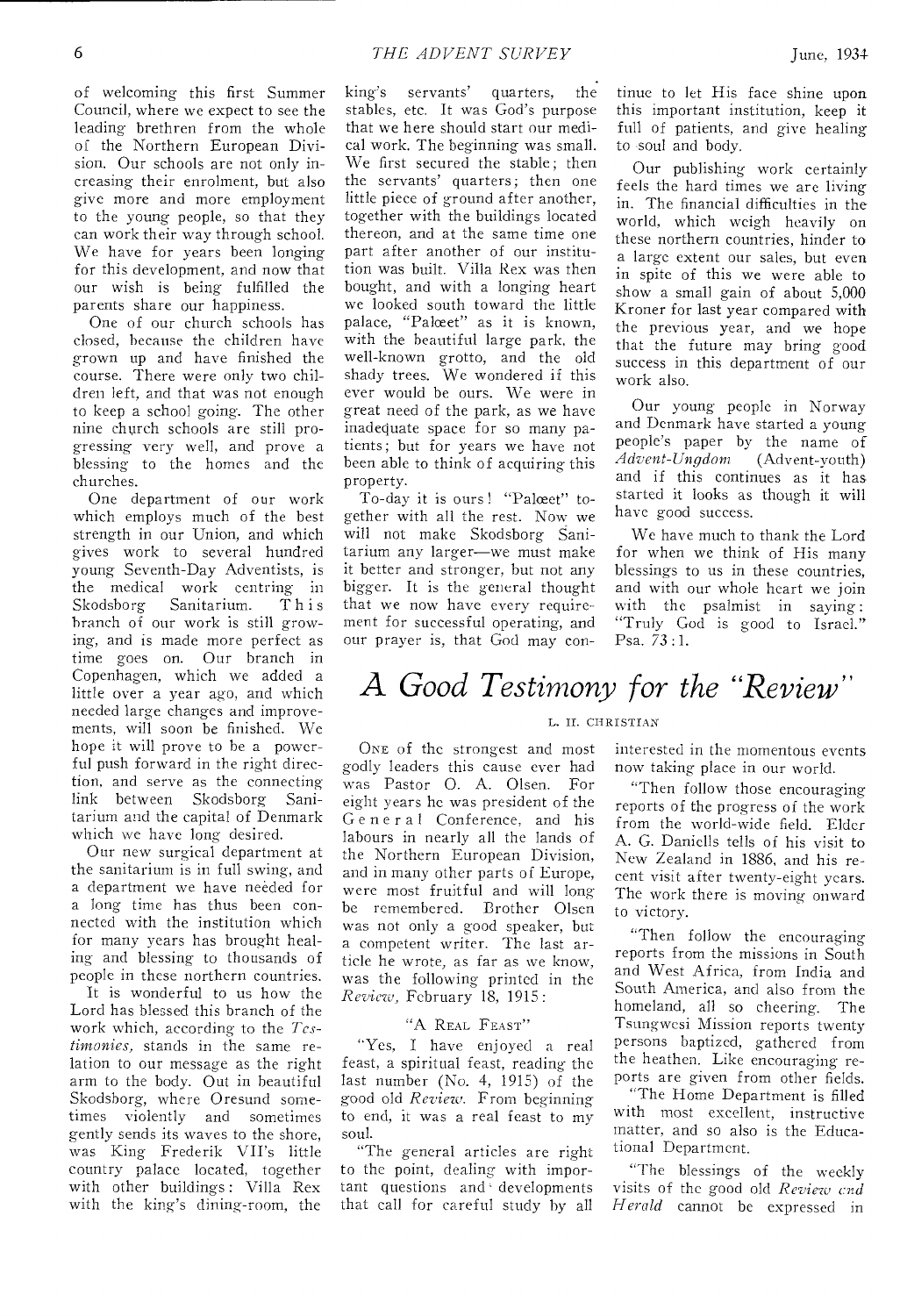words. I cannot understand how any Seventh-Day Adventist reading the English language can do without it. Those who for any reason are. deprived of its weekly -visits are suffering a great *loss.* It was in 1858 that the *Review* first entered my father's home, and it continued to be his delight the rest of his life, and when our home was established in 1868, it was one of the first guests that we entertained.

It has followed us as we have moved from place to place, and when, for any reason, it does not arrive on the expected day, it is greatly missed. There is no other paper that can take its place. All ought to have it."

These good words for the *Review* should help us at this time to work up a far larger subscription for the *Review* in this Division. L. H. CHRISTIAN.

# *Greetings from Our Missionaries*

#### BY C. V. ANDERSON

HAVING just returned from a very encouraging visit to our missions in Uganda, Kenya Colony, and Ethiopia, I wish to bring you greetings from all the missionaries in these fields. I think without exception they are all of good courage. A few of them could have better health, but as a whole, we should feel very much encouraged as to the health of our workers there. Uganda is becoming a land of opportunity. Many of the people, especially in the Luganda section, read and write, making many opportunities for the colporteurs, whose numbers are increasing year by year. The superintendent, Brother Toppenberg, told of many new awakenings in the different -sections of the field, calls coming from here and there that they seem unable to answer because of the meagre force of workers. The fact that we cannot answer the calls is distressing, but on the other hand it brings rejoicing to our hearts that people are wanting to know about the message we are bringing them.

The situation in Kenya Colony seemed very encouraging to me. Our members there are working very hard toward self-support, and they are all busy endeavouring to win more souls. Two or three testimonies heard at one meeting may illustrate this very fact. One man said: "I set my goal to win five souls last year and that has been accomplished, and three of them<br>are in the meeting to-day." are in the meeting Another said : "I have laboured with an old man for a long time. Now he is converted, and has joined the Readers' band." I may say it is considered quite a feat to win and old man who is steeped in heathen ways. A third said: "I moved into a new territory, considered very difficult because of Catholic influence, with the thought of living the truth among these people. I have lived there ten months and God has blessed so that a village with twenty-five adults is now built and these are definitely preparing for baptism." That same testimony could be borne by most of the churches throughout this territory, showing that they are carrying out the purpose of the Lord.

At several places the Christians

asked me to convey their greetings. A brother would stand up, speaking for the men in the congregation, and ask that the brethren in Europe be greeted. Then one of the sisters would arise and speak for the women, saying, "Greet the sisters in Europe from the sisters here in Africa."

The Ethiopian field is working very strongly along health lines at the present time. There are conditions in this field that seem to close the way for aggressive evangelism, and so we have been using the health work as an entering wedge, and in several places throughout this land health institutions are established. We believe that this is doing away with prejudice and that very shortly a harvest of souls will be brought in as a result. It certainly was a privilege to meet those faithful missionaries in their foreign fields, some of them living entirely alone, far from any other white settlers or missionaries, and they need our prayers. They are, however, happy in the work and are very thankful to all at home who have been supporting them so loyally with means to carry on the work, and praying for them day by day. They all send you greetings and ask for a continued interest in your prayers.

# *Our Magazines*

#### BY L. H. CHRISTIAN

PASTOR W. P. ELLIOTT, manager of the periodical department of the *Review and Herald,* writes concerning the circulation of their papers:

"The American *Present Truth*  list has made a jump from about 12,000 to over 75,000 since the first of the year. We printed 32,000 copies of the March number of *Life and Health,* and it was sold out by February 18th. We printed 40,000 of the April number, and it was sold out by March 25th. We printed 50,000 of the May number, and it is just about gone at this writing. We are printing 60,000 of the June number, but I am fearful lest our faith has not been great enough, for *Life and Health* is really making a splendid *swing* upward in circulation. The *Youth's Instructor* has gained about 2,000

since the first of the year." That is a very encouraging statement.

In the literature of the Advent message our periodicals have a place all their own. They are read by millions of people from month to month. They are watched by church leaders, government officials, editors, and thoughtful men and women everywhere. They, more than almost anything else, make plain to the world the message God has committed to our hands.

In this Division, too, our magazines and other mission papers deserve a much larger circulation than they have at present. True, there are difficulties in the way. In Poland our brethren have just had to *give* their missionary paper a new name. In Norway the health

*(Continued on page 8.)*